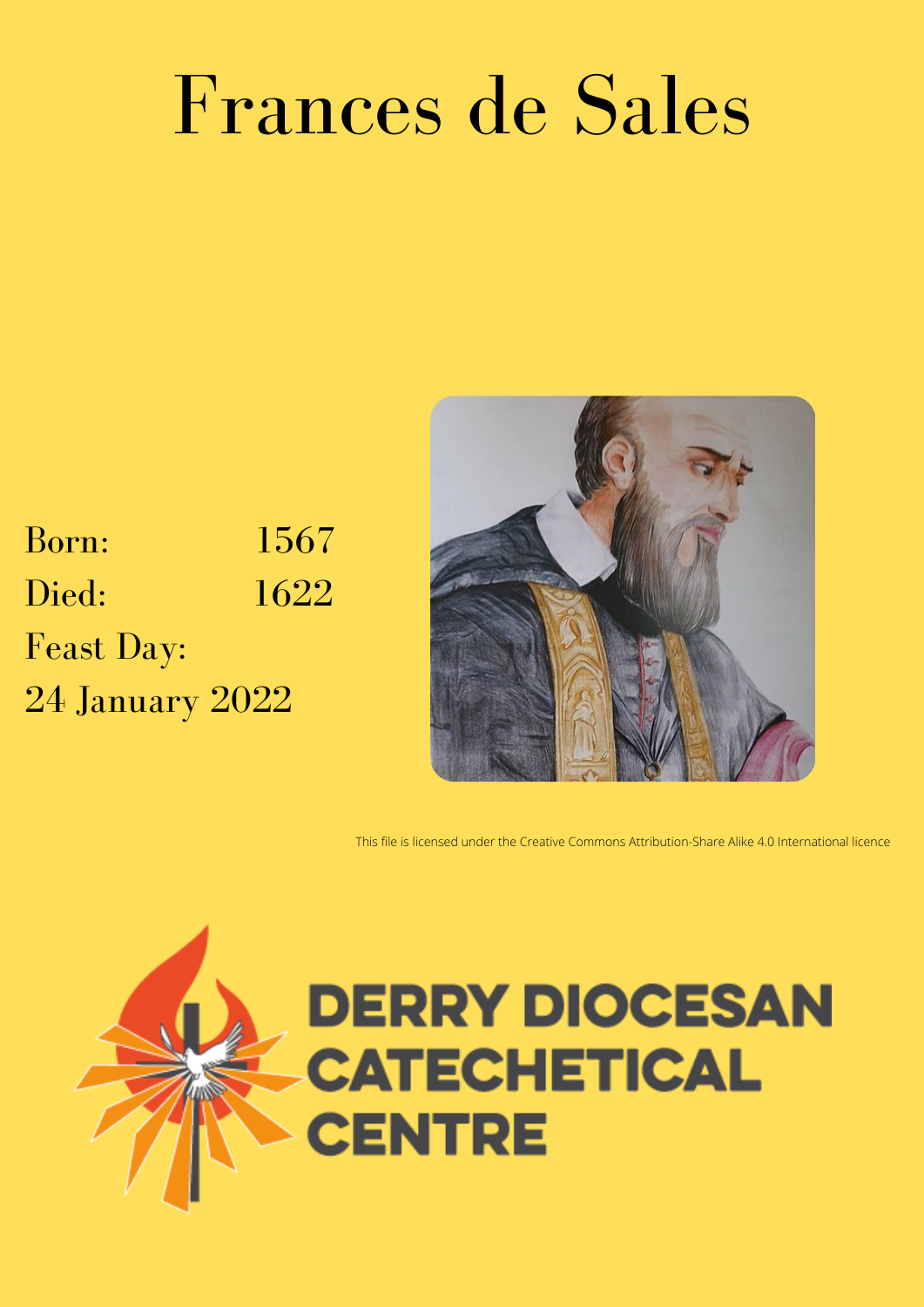Francis de Sales was born into the noble Sales family of the Duchy of Savoy, France. He was baptized Francis [Bonaventura](https://en.wikipedia.org/wiki/Duchy_of_Savoy) after his godparents. His father wanted him, the first of his six sons, to attend the best schools in preparation for a career as a [magistrate.](https://en.wikipedia.org/wiki/Magistrate) He, therefore, enjoyed a privileged education in the nearby town of La [Roche-Sur-Foron,](https://en.wikipedia.org/wiki/La_Roche-sur-Foron) and at the age of eight at the Capuchin college in [Annecy](https://en.wikipedia.org/wiki/Annecy).

In 1578, Frances went to the Collège de [Clermont,](https://en.wikipedia.org/wiki/Coll%C3%A8ge_de_Clermont) then a [Jesuit](https://en.wikipedia.org/wiki/Jesuit) institution, to study [rhetoric](https://en.wikipedia.org/wiki/Rhetoric) and humanities. As a nobleman, he was accompanied by his servant and by a priest tutor, Abbé Déage.

To please his father, he took lessons in the gentlemanly pursuits of riding, dancing, and fencing. De Sales is described as intelligent and handsome, tall and well built with blue-grey eyes, somewhat reserved and quiet, and a welcome guest in the homes of the nobility among whom his father had connections.

In January 1587, he visited the old parish of [Saint-Étienne-des-Grès,](https://en.wikipedia.org/wiki/Saint-%C3%89tienne-des-Gr%C3%A8s,_Paris) Paris, where he prayed the ["Memorare](https://en.wikipedia.org/wiki/Memorare)" before a famed statue of Our Lady of Good Deliverance, a Black [Madonna.](https://en.wikipedia.org/wiki/Black_Madonna) He consecrated himself to the [Blessed](https://en.wikipedia.org/wiki/Blessed_Virgin_Mary) Virgin Mary and decided to dedicate his life to [God](https://en.wikipedia.org/wiki/God) with a vow of chastity.

Francis was ordained and elected provost of the Diocese of Geneva, At 35, he became bishop of Geneva. While administering his diocese he continued to preach, hear confessions, and catechize the children. His gentle character was a great asset in winning souls.